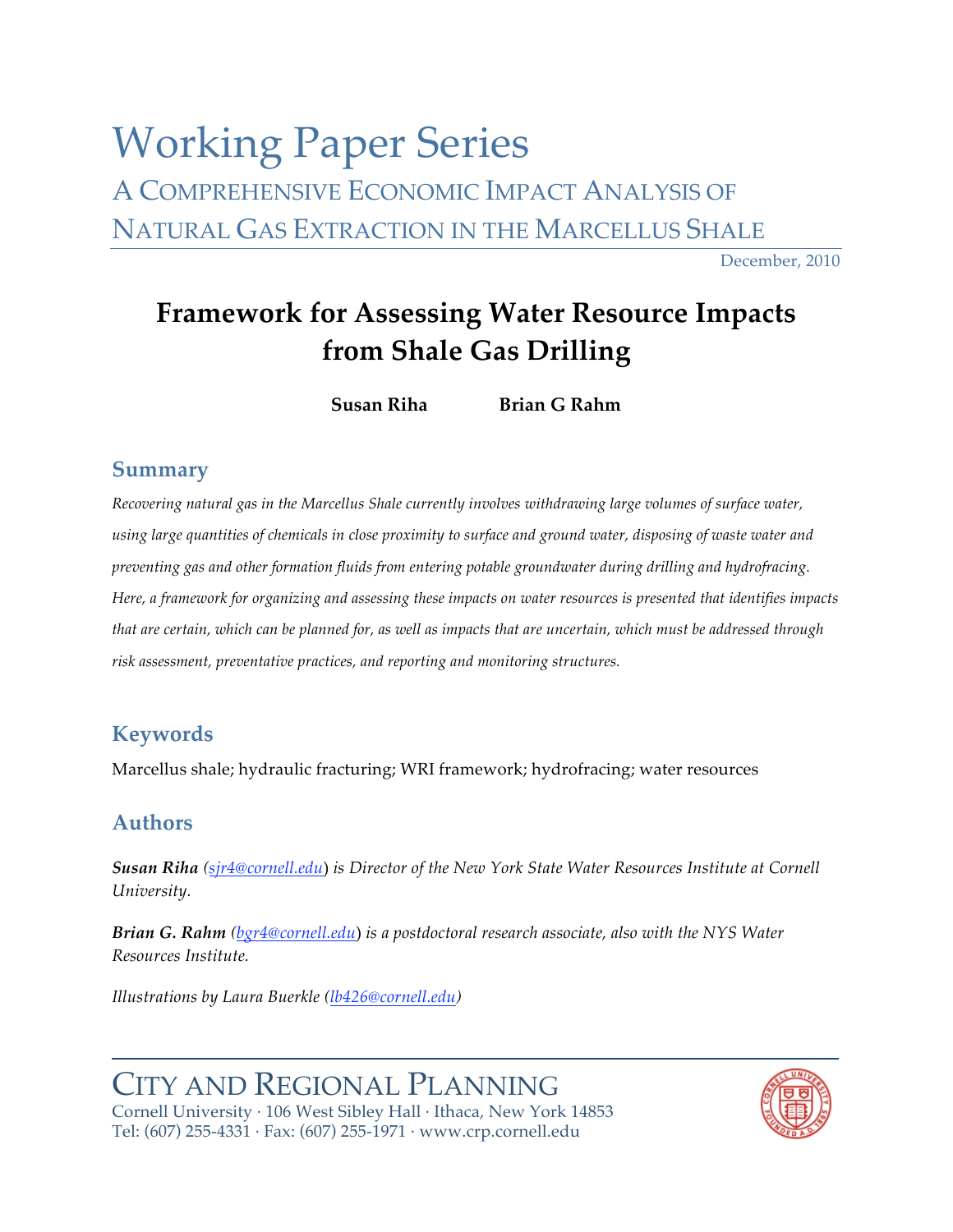#### **What
is the
issue?**

In 2009, 23 percent of total energy, including 40 percent of electricity, consumed in the United States was derived from natural gas. In New York State, natural gas supplies about 30 per cent of the total energy consumed, and 25 per cent of the electricity generation. Since 2007, the proportion
of
domestic
gas
supplies
coming
from
shale
formations
has
steadily
increased, relieving the need to meet demand for natural gas with imports. The Marcellus Shale, a geologic formation
found
under
much
of
Southern
New
York,
may
contain
more
recoverable
natural
gas than
any
other
shale
formation
in
the
United States.
It
is
imperative,
therefore,
that
policy makers understand the process of shale gas drilling and its relationship to water resources in order
to
protect
the
residents
and
environment
of
the
State
while
responsibly
ensuring
that New
York's
energy
needs
are
met.

This
policy
brief
will
provide
a
framework
for understanding and managing the potential impacts and risks to water resources as a result of shale
gas
activities.

## **Drilling
Activities**

Activities
associated
with
the
recovery
of
natural
gas
from
shale
have
significant
impacts
on water resources and include construction of multi-acre drill pads, vertical drilling- often through
potable
groundwater
supplies,
and
horizontal
drilling
within
the
shale
formation.

For high volume hydrofracing operations, millions of gallons of water need to be acquired and transported
to
the
drilling
site,
mixed
with
chemicals,
and
pumped
at
high
pressure
into
the well bore in order to fracture the rock. Some of this water is quickly brought back to the surface (flowback
water),
where
it
is
sometimes
reused
for
hydraulic
fracturing
of
other
gas
wells. Flowback water that is not reused, as well as water that is returned to the surface over the life of the
gas
well
(produced
water),
must
be
stored
and
then
treated.

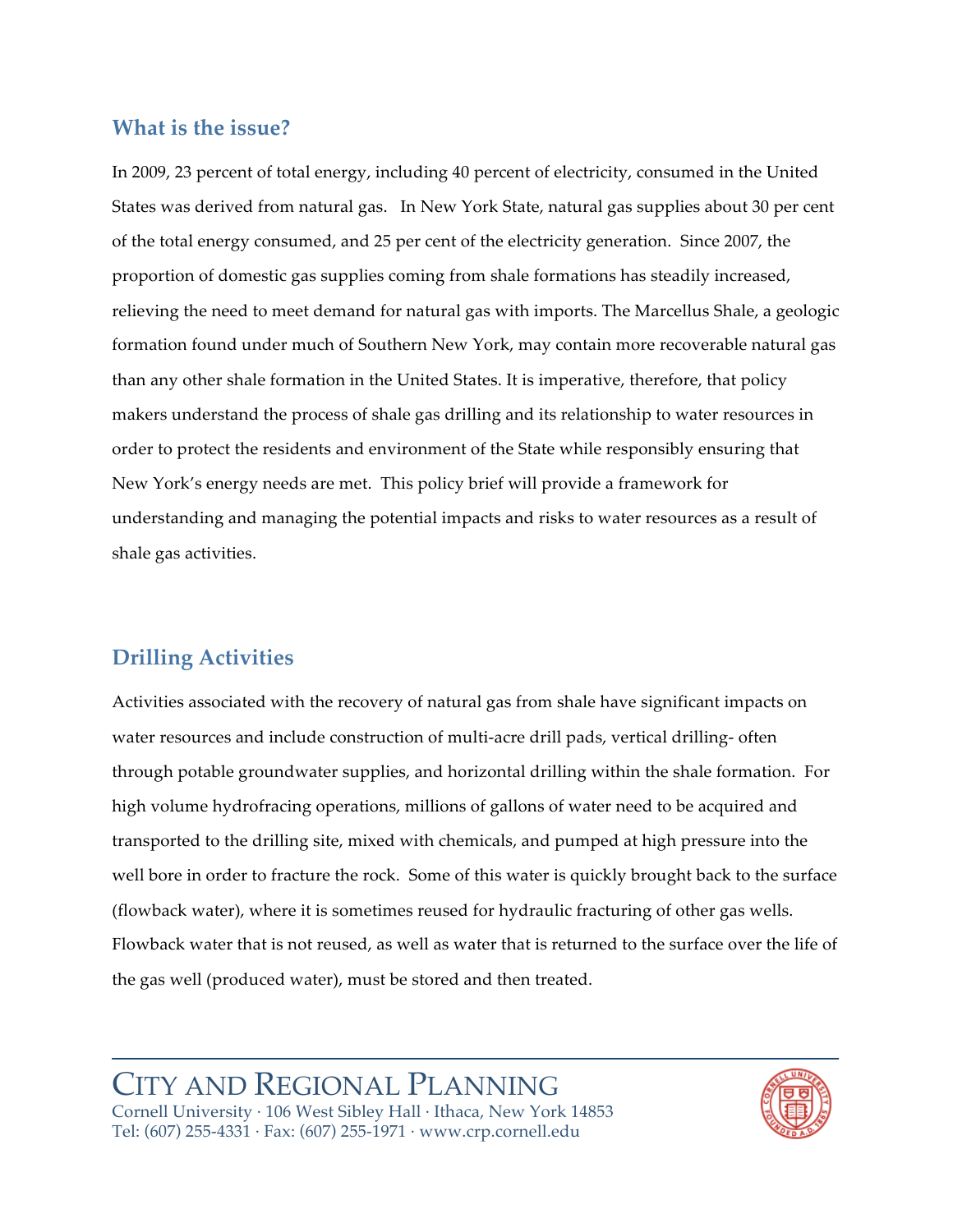The
public,
regulators
and
industry
are
all
concerned
with
minimizing
the
impacts
associated with shale gas drilling. However, developing a clear understanding of potential impacts is difficult because a) shale gas development entails a wide array of activities and risks, and b) there are few rigorous evaluations of risk and impacts. To help provide clarity and to assist regulators
and
other
stakeholders,
the
New
York
State
Water
Resources
Institute
(WRI)
has developed
a
simple
framework
for
considering
important
water
resource
impacts
from
natural gas
drilling.

## **Categorizing
Water
Impacts**

One
simple
way
to
categorize
gas
drilling
impacts
on
water
resources
is
to
distinguish
between events
that
occur
at
the
surface
and
events
occurring
below
ground.

#### **Surface
events
include:**

- well
pad,
road
and
pipeline
construction
- water withdrawals (whether from surface or groundwater)
- treatment and disposal of flowback and produced wastewaters
- surface
spills
that
may
occur
during
transportation,
storage
and
handling
of chemicals
and
waste

#### **Subsurface
events
include:**

- drilling
and
well
casing
- hydraulic
fracturing

A distinction between surface and subsurface events could be used to determine who should be responsible
for
regulating
various
aspects
of
shale
gas
drilling.

For
example,
the
Mineral Division of the NYDEC is likely to be tasked with all below surface regulation of shale gas drilling, but other agencies or DEC divisions could be tasked with regulating and monitoring various
above
ground
activities
associated
with
shale
gas
drilling,
such
as
transportation,

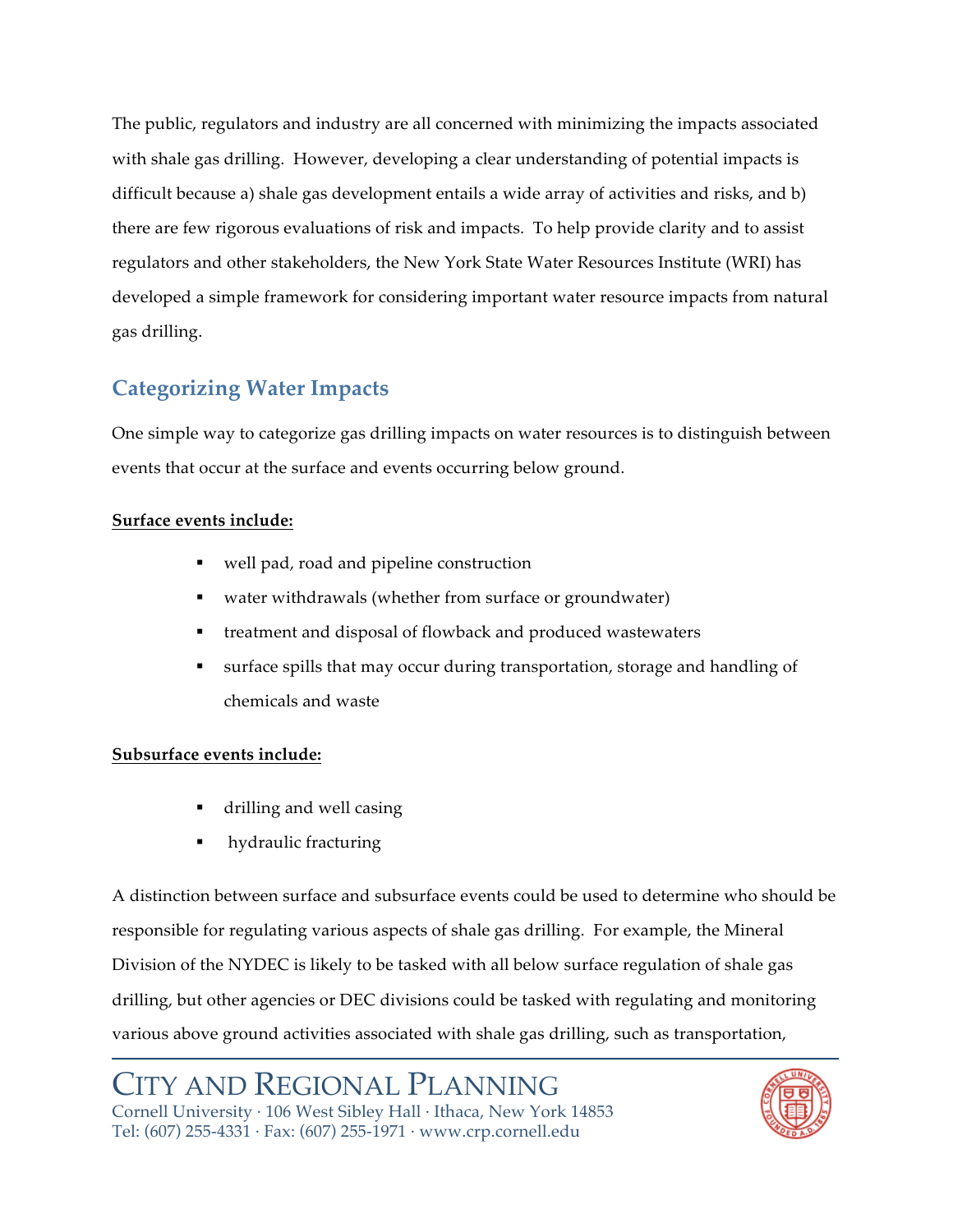storage
and
treatment
of
chemicals
and
wastewaters,
and
storm
water
pollution
prevention controls.
Clear
and
appropriate
delegation
of
regulatory
responsibilities
of
different
aspects
of shale gas activities will be helpful in building a system of accountability that addresses public concerns.

Gas drilling impacts on water resources can also be classified as arising from *certain* or uncertain events. Events that are certain include those integral to the drilling process such as water withdrawal and wastewater production and treatment. These events can be planned for and closely regulated, and their magnitude is directly related to the pace and scale of gas drilling development. Uncertain events can be considered accidents. While they can be anticipated,
in
the
sense
that
they
are
likely
to
occur
at
some
point,
their
occurrence
and consequences
are
highly
uncertain
over
time
and
space.

Uncertain
events
include
surface runoff,
spills
and
leaks,
as
well
as
subsurface
events
related
to
well
integrity.

The
distinction between certain and uncertain events is useful for developing and prioritizing strategies for preventing,
mitigating
and
monitoring
for
water
resource
impacts.



Figure 1: Certain events can be planned for; their magnitude is directly

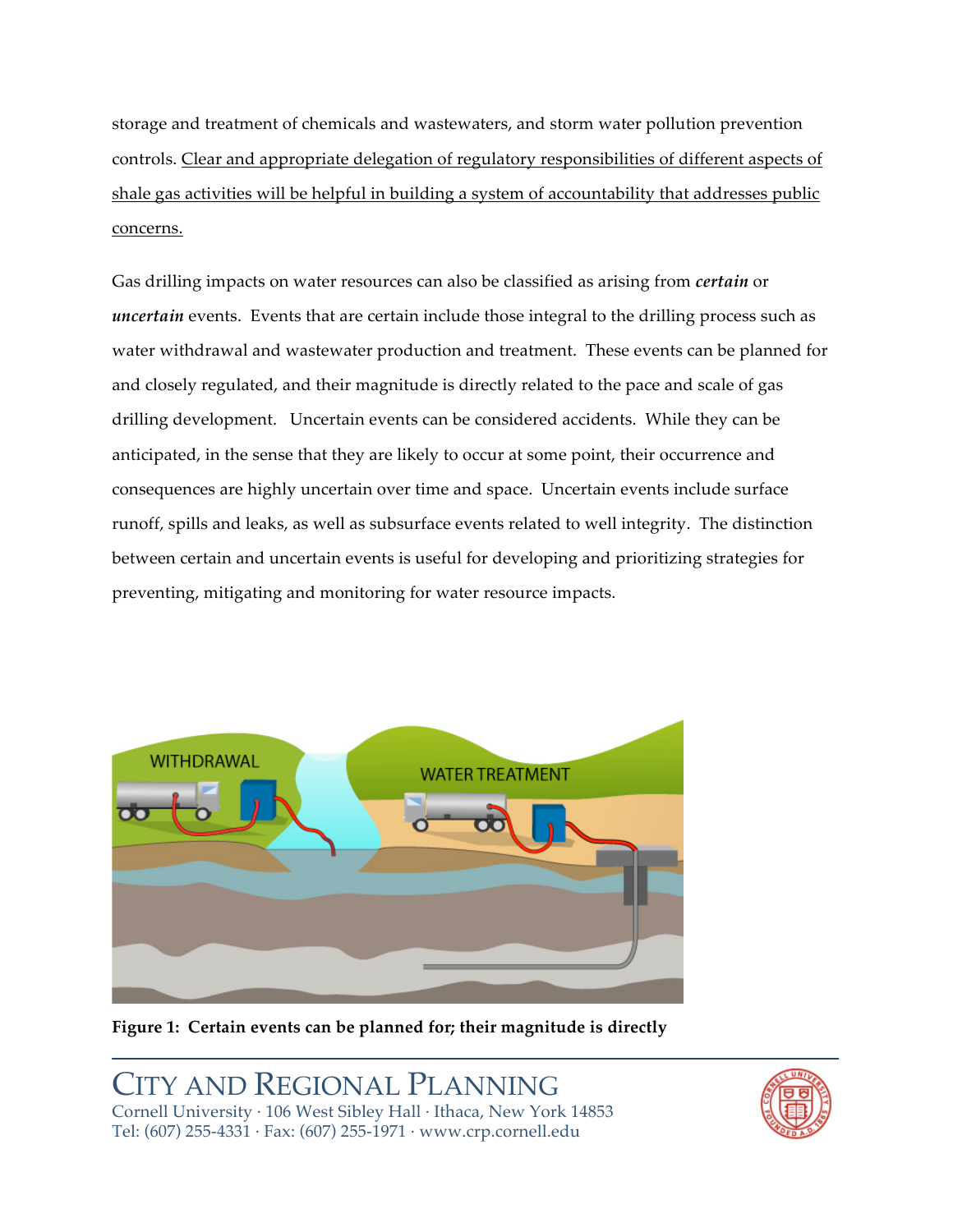#### related to the pace and scale of gas drilling.

Events
that
are
certain,
such
as
water
withdrawal,
and
the
subsequent
storage,
handling
and treatment of water and waste fluids, occur at the surface and are a necessary part of shale gas drilling activities. It is in the best interest of both industry and regulators to have accurate data and
comprehensive
strategies
for
addressing
the
water
resource
impacts
of
these
activities. Clear
policies
regarding
when
and
where
water
withdrawals
will
be
permitted
and
how disposal of waste fluids will occur provide industry with planning certainty. For regulators, certain
events
provide
an
opportunity
to
influence
the
pace
and
scale
of
gas
drilling
activity through
established
permitting
and
compliance
systems.

The
water
withdrawal
permitting
structure
established
by
the
Susquehanna
River
Basin Commission (SRBC) is a good example of how water withdrawal impacts can be evaluated and managed in the context of basin wide consumptive water use. By collecting data on water volumes being used, as well as descriptions of waste fluid flows and compositions, the SRBC manages
the
location
and
timing
of
withdrawals
so
as
to
ensure
stream
health.

A
similar permitting
and
data
management
system
should
be
established
in
other
river
basins
of
New York outside of the Susquehanna and Delaware Basins.

Certain
events
also
include
the
handling
and
treatment
of
flowback
and
produced
wastewaters. Historically,
gas
drilling
flowback
and
produced
water
has
either
been
treated
at
permitted publicly
owned
waste
water
treatment
plants
(POTW's)
or
disposed
of
in
underground injection wells. However, due to the increased volume of wastewater generated by modern hydraulic fracturing techniques and their high concentration of total dissolved solids (TDS), neither of these solutions will be adequate. In New York, POTWs are not designed to treat fluids high in TDS, and underground injection wells are scarce. Mobile or temporary water treatment
plants,
designed
specifically
for
treating
water
from
shale
gas
operations,
could
be built in New York. Given increasing economic and public pressure to recycle water, together

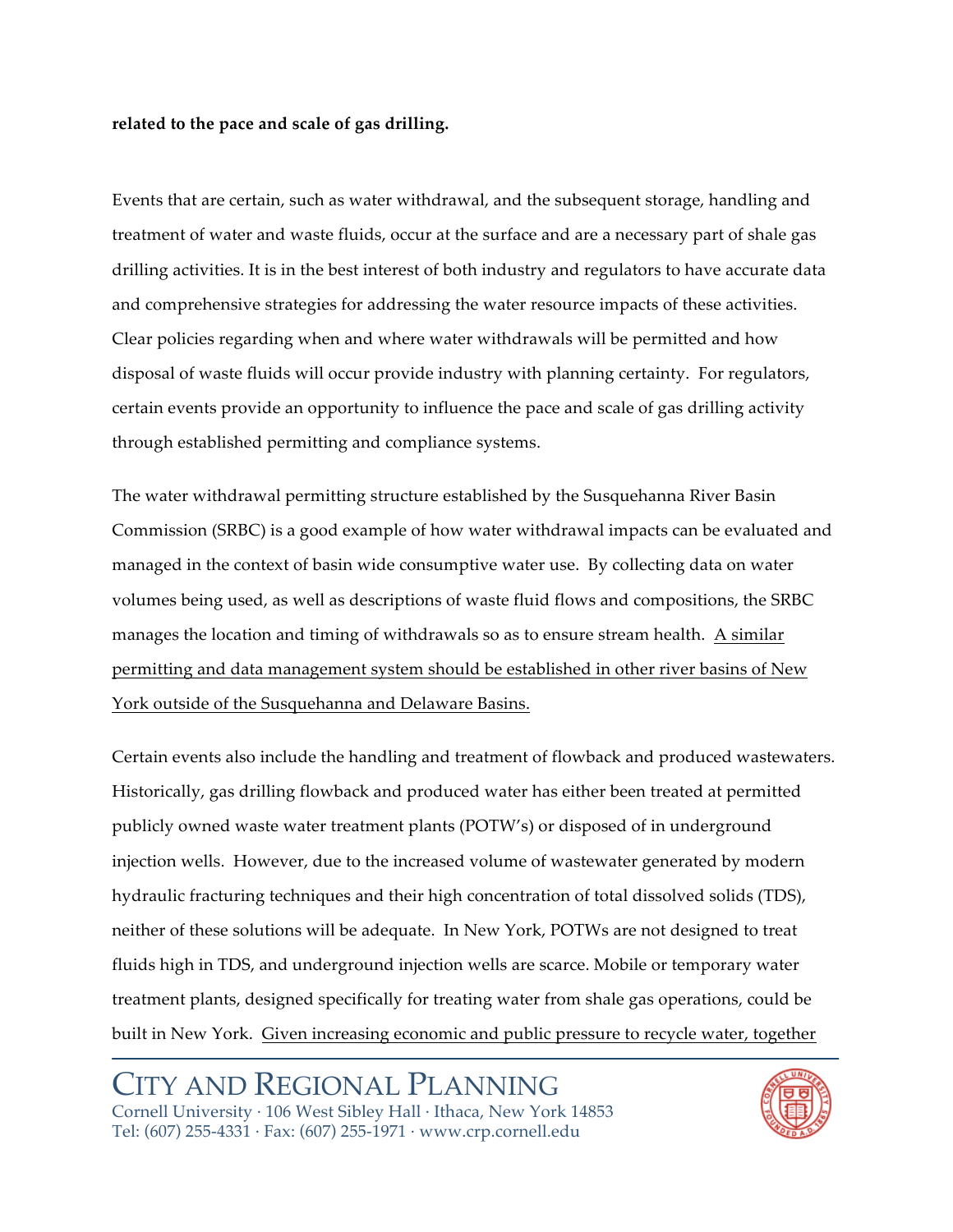with inherent uncertainty with respect to the longevity of the shale play in general, a temporary or
flexible
approach
to
developing
these
facilities
is
appropriate.



Figure 2. Uncertain events are likely to occur, but their occurrence and **consequences
are
highly
uncertain
over
time
and
space.**

Uncertain events can be thought of as accidents, and may occur at or below the surface. Surface events, such as leaks and spills, have the potential to impact water resources in ways that are characteristic
of
industrial
activity
in
general.

While
spills
may
result
from
a
wide
variety
of activities, they can be categorized according to the risk they pose to water resources. Regardless of
where
a
spill
originates,
three
basic
characteristics
should
be
considered:
containment, toxicity, and volume. If a spill is contained, there is little chance it will pose a threat to water resources.

Uncontained
spills,
such
as
those
that
enter
soils
or
water
bodies,
must
be
further evaluated. Toxicity refers to the degree to which a material can damage organisms, while volume simply describes the quantity of material released. Highly toxic spills present a risk

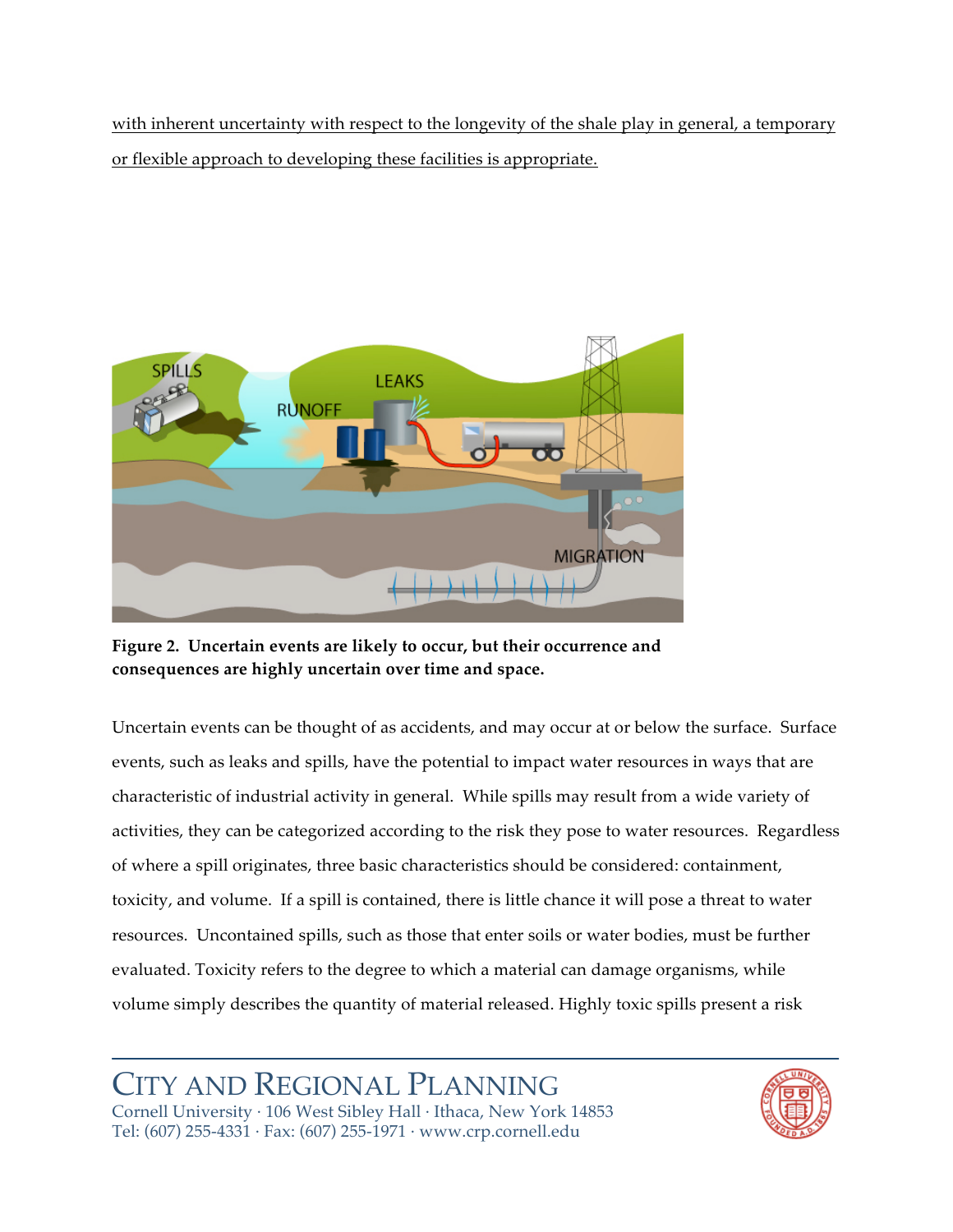regardless of their volume. Conversely, high volume spills may pose a risk regardless of their toxicity.
Understanding
spills
as
a
combination
of
these
characteristics
‑ containment,
toxicity and
volume
‑ results
in
a
reasonably
simple
and
robust
approach
to
assessing
and
minimizing the
risk
an
event
poses
to
water
resources.

To
prevent
spills
from
impacting
water
resources,
encouraging
or
requiring
best
management practices with respect to containment of chemicals and waste fluids should be a priority. When spills cannot be contained, they must be managed and remediated in other ways. Timely data on toxicity and volume of spills is essential for the mobilization of effective spill responses from both industry and regulators. A fast, reliable and transparent reporting system is crucial for making
sure
that
all
stakeholders
have
the
right
data
to
respond
to
spills
effectively.

Reducing or restricting the use of highly toxic chemicals and taking precautions against high volume spills are additional preventative actions that could minimize risk to water resources.

Uncertain subsurface events resulting from drilling and hydraulic fracturing activities also have the potential to impact water resources, and appear to generate the most public concern. Direct contamination
of
groundwater
as
a
result
of
fracturing
procedures
appears
to
be
highly unlikely;
however,
subsurface
impacts
as
a
result
of
faulty
wellbore
cementing
practices
and improper balancing of well pressures can and have occurred. While these events may be rare, they
can
result
in
significant
contamination
of
local
drinking
water
sources.

Testing
of
private drinking
water
wells
pre
and
post
gas
drilling
is
necessary
for
establishing
a
link
between drinking water quality and drilling related impacts. Industry, regulators, and private and academic
institutions
all
appear
to
recognize
the
value
of
this
type
of
monitoring
and
have helped to make it an increasingly accepted practice. Regulators could take other precautionary steps to reduce the risk of subsurface impacts, such as requiring cement logs to ensure well integrity and the proper separation of drilling fluids and drinking water. Again, restricting the use
of
highly
toxic
chemicals
could
reduce
risk
to
water
resources.